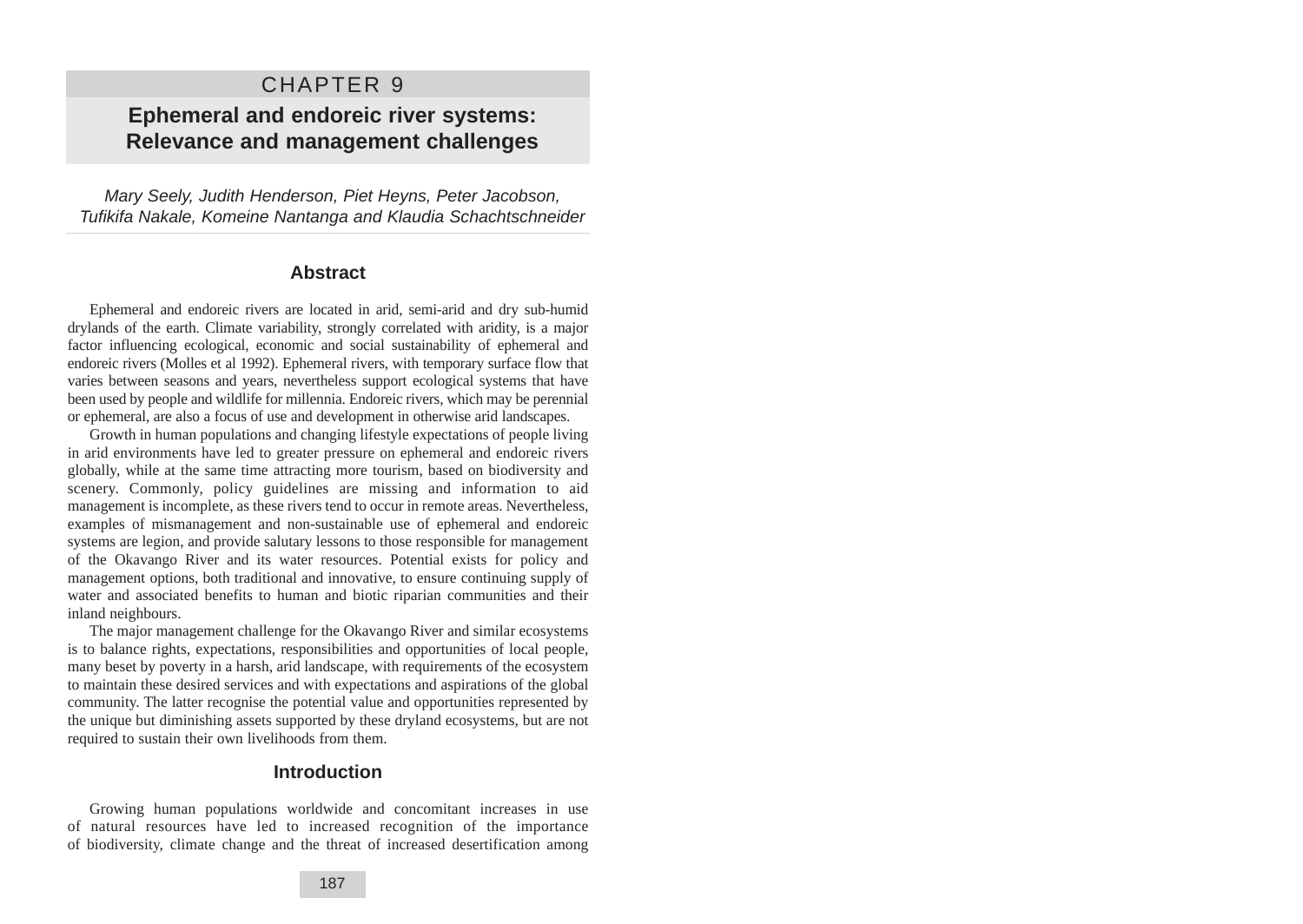the global community (WECD 1977; UNCBD 1992; UNFCCC 1992; UNCCD 1996).

The Okavango River is a perennial endoreic river with some ephemeral tributaries supporting a unique ecosystem with diverse opportunities for use and development for a variety of local, regional and global communities. For a number of reasons, the three Okavango basin states – Angola, Namibia and Botswana – have not extensively used the landscape or waters of the river or delta for development, although many divergent ideas and plans have been mooted over the past century. To date, the middle reaches of this ecosystem and the delta have been put to limited use by local populations for livestock grazing and harvest of natural products, and for a growing, lucrative tourism industry. As a consequence, it remains one of few, relatively untouched perennial endoreic rivers in the world's drylands that supports a varied and diverse biota in a relatively pristine and spectacular landscape.

Experience from elsewhere in the world has shown that endoreic rivers, occurring as they do in drylands, are in a relatively fragile state of hydrological and ecological balance, easily and often subject to degradation. The Aral Sea in central Asia supported a thriving fishing industry that has been entirely destroyed by use of its source rivers for irrigated cotton farming. Even if the entire inflow was to be restored to its original volume, neither the water body nor fishery could be restored to their former levels (Goldman 1994). Climate change is also affecting water bodies, and Lake Chad, located in the Sahel, has diminished in size by over half its surface area during the last century, apparently due to natural causes. Peace and potential development in Angola, source of the Okavango River, and use of water from its middle reaches to support the burgeoning and urbanising population of arid Namibia, could produce a similar effect to that of the Aral Sea. If combined with predicted increased aridity in the area due to climate change, the future of a perennial Okavango delta could be in jeopardy. This would negatively affect ecosystem services provided to the local population (among others, clean water) and their direct use of natural resources (such as fish and wood), as well as globally important biodiversity in the area and income generated from tourism.

Namibia is one of the Okavango basin states with a significant percentage of its population dependent upon water from ephemeral rivers. About 20% of the country's surface area and 20% of the population depend on 12 westward-flowing ephemeral rivers (Jacobson et al 1995). Another 50% of the people live along the endoreic, ephemeral wetlands of the Cuvelai system in north-central Namibia, while another 20% depend on other ephemeral systems and groundwater. Only 10% of Namibia's population uses perennial river water to support their livelihoods. These proportions emphasise the importance of ensuring development and use of very localised, fragile but important ecosystems in a socially, economically and environmentally sustainable manner. In Botswana, the Okavango Delta supports a population of approximately 30,000 (2% of the national population) while the remainder depend mainly on groundwater and a few surface impoundments on ephemeral rivers.

# **Ephemeral and endoreic rivers**

In an ephemeral river, water flows sporadically and for short periods following heavy rain or snow melting in its catchment during spring. Water may flow for hours or even days, but rarely longer. Jacobson (1997) defines an ephemeral river as one in which measurable discharge occurs for less than 10% of the year. Over time, a particular river can change from perennial (where water flow is continuous) to ephemeral, or vice versa, depending upon climatic and environmental circumstances. Another important feature of an ephemeral river is that, although the river channel's surface may remain dry for most of the year, there is usually a significant volume of water stored beneath the channel (Jacobson et al 1995).

An endoreic, or closed water system, ends its journey inland rather than flowing into the ocean. Most endoreic systems terminate as a lake or a sea or, as in the Okavango River system, as a delta. Both ephemeral and perennial systems can be endoreic, and paleohydrological evidence from around the world often shows that a system has changed from exoreic (flowing to the sea) to endoreic due to geological, climatic or environmental factors.

### **Location**

Ephemeral rivers are located throughout the drylands (see map 1). These areas are centred along the tropics, north and south of the equator, where over a billion people in 110 countries try to make a living on more than 30% of the earth's surface (Turnbull 2002). In Africa alone, 35% of these drylands are degraded with over 70 million hectares strongly degraded according to figures provided by the United Nations Environment Programme (UNEP). Twenty African countries have more than 90% of their productive lands in vulnerable drylands, an illustration of the human dimensions of the issue (Turnbull 2002). Very few perennial rivers cross these drylands, with the Nile being one example, and none have their origins there. Ephemeral rivers, as a consequence of their variability, have a higher per capita importance than their volume of water would indicate.

Endoreic rivers are also located mostly in dryland areas of the world between the northern and southern margins of desert zones in both the northern and southern hemispheres. Most endoreic rivers are located far inland from the sea. They tend to have their origins in better watered areas and their endpoints in the drylands. As is the case with dryland ephemeral rivers, endoreic rivers often serve as a focus of activity for people and wildlife and for agricultural and urban development. Endoreic rivers also often have a higher per capita importance than their volume of water would indicate, despite sometimes containing water of lower quality than exoreic water bodies.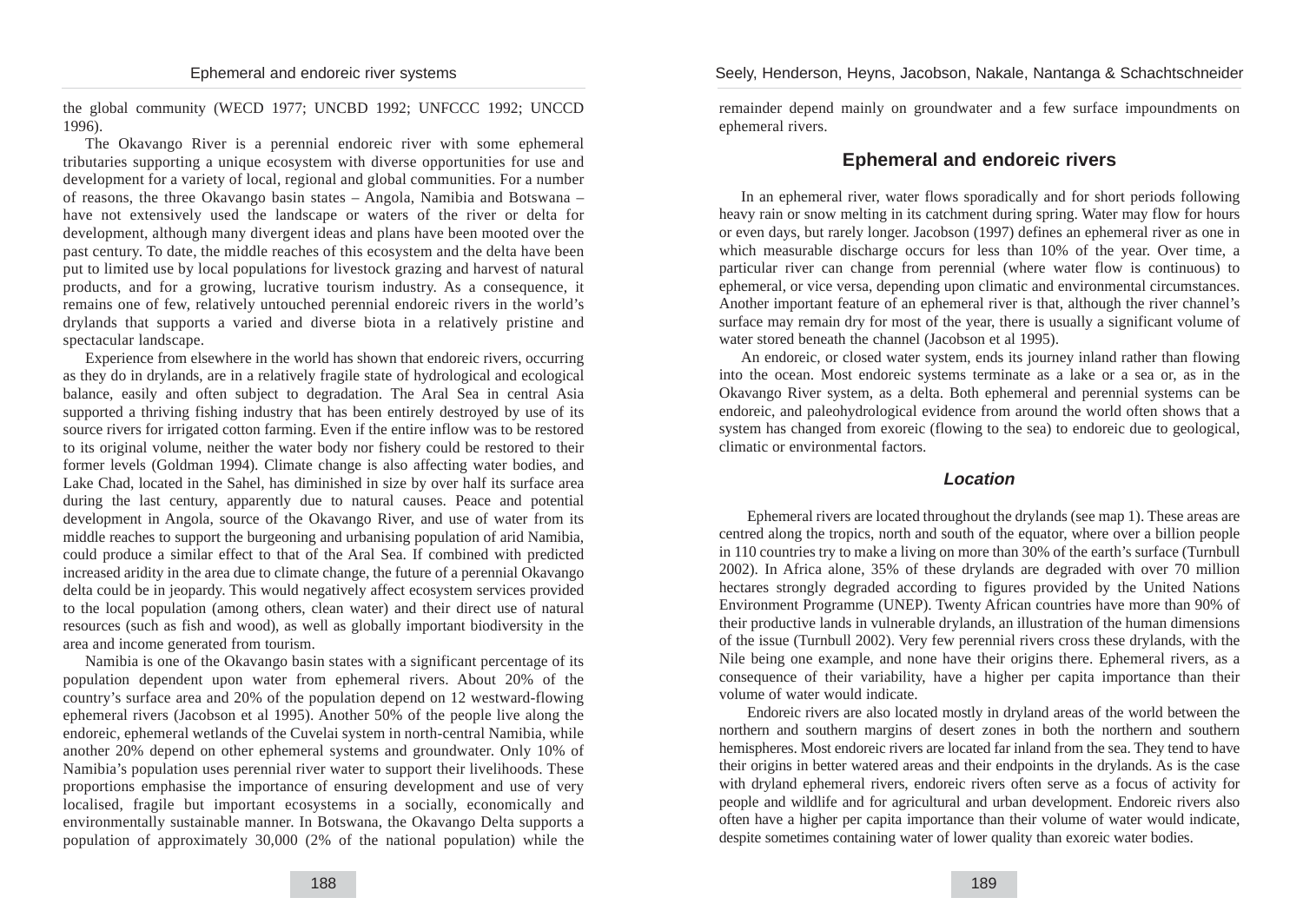# **Relevance for the Okavango River**

The Okavango River is a perennial, endoreic river with ephemeral tributaries (see map 2). With ongoing and expected increased development in the Okavango River catchment, the possibility exists that main river flow could become more variable within and between years resulting in only intermittent flow. This trend could be exacerbated by predicted regional climate change. Some perennial tributaries, particularly those flowing through sandy substrates, could also become ephemeral as aridity increases. Although figures vary, greater variability and lesser volumes of rainfall are expected in Southern Africa (Tarr 1999) as a result of climate change. Examining and understanding characteristics of ephemeral rivers, including their social, ecosystem and economic aspects on both a local and global basis, are thus of significance to those contemplating either conservation, or development and increased diversion of Okavango River water.

The Colorado River is an example of a perennial, exoreic river, flowing from high rainfall areas into an arid region, which has been converted into an endoreic system with little or no flow in its delta, due entirely to anthropogenic development. Much of this development occurred in the guise of progress during the first half of the 20th century. Regulations and agreements between the United States and Mexico and

# **Map 1**

**Arid and semi-arid areas of the world**



Source: <ag.arizona.edu/OALS/IALC/About/aridlands\_map.html>.

Seely, Henderson, Heyns, Jacobson, Nakale, Nantanga & Schachtschneider

# **Map 2**

### **Okavango River system**



Source: el Obeid & Mendelsohn 2001.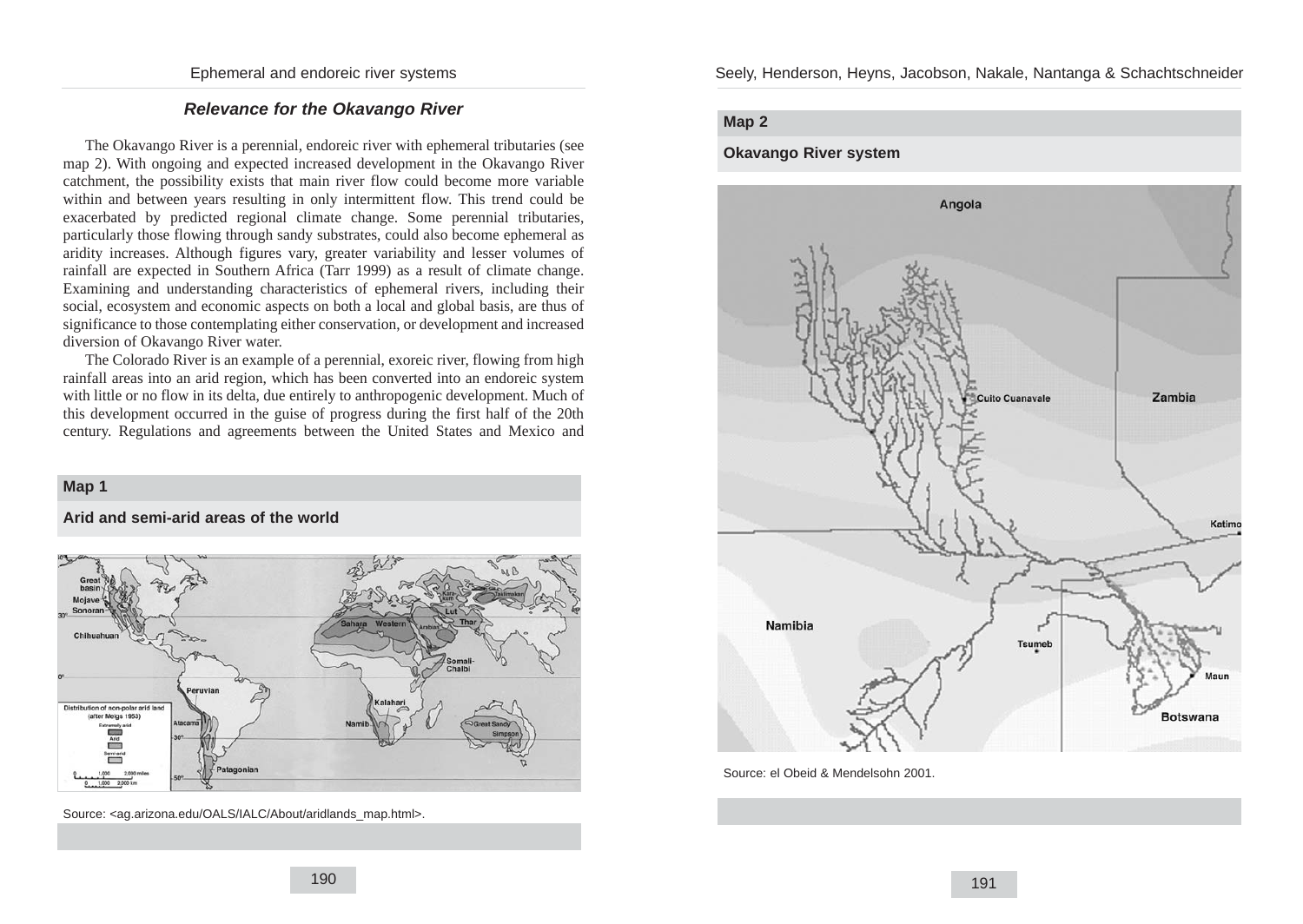among US states contribute to continued exploitation of this river, thus entrenching its endoreic nature.

## **Geographical characteristics of ephemeral and endoreic rivers**

Ephemeral rivers, large and small, are predominantly found in the world's drylands. These rivers may be ephemeral in their lower reaches with some perennial flow in their upper reaches or where a rocky substrate forces groundwater to the surface in localised areas. Many ephemeral rivers are also endoreic, that is, they do not flow into the sea even during the highest rainfall. This may be the result of insufficient water in their upper courses, for example, in ephemeral rivers associated with mountains of the Sahara, the Tibesti or Agghar. Alternatively, this may be the result of sand dunes or other obstacles blocking their course, for example, the ephemeral Tsauchab River flowing into Sossus Vlei in Namibia. Other ephemeral rivers flow into the sea during high flows, or could, if developments had not diverted their surface flows. In Namibia, 10 of the 12 major westward-flowing ephemeral rivers flow into the sea on occasion, and the southward-flowing ephemeral Fish joins the perennial Orange that empties into the southern Atlantic Ocean. Namibia's perennial rivers also have ephemeral, endoreic tributaries that, although considered part of the basin, rarely flow. These include the Nossob, a tributary of the Orange, and the Omatako connected to the Okavango.

The geology through which ephemeral rivers flow also has an effect on their regimes and classification. The Nossob, for example, flows through the sandy Kalahari while the Fish River flows through hard rock areas along most of its length. Changing geomorphological conditions may also influence river classification as ephemeral and endoreic or as ephemeral and exoreic. In Namibia, the ephemeral Hunkab River of the northern Namib was considered endoreic, damming up against the Skeleton Coast dunes. In 1995, a large, localised downpour in its headwaters caused the river to cut through the dunes to the sea for several days (Jacobson et al 1995). This event uncovered evidence that surface flow to the sea had happened previously. Within a few years, any sign of dune disturbance was obliterated.

Aridity and its associated rainfall variability are key factors determining ephemerality of rivers, as is the very high rate of evaporation. In the western ephemeral catchments of Namibia, evaporation is more than six times greater than mean annual rainfall in the inland headwaters and more than 100 times greater in the arid west (Jacobson et al 1995). Evaporation leads to rapid loss of rainwater from the system. Where surface water is present at springs and wetlands, high evaporation frequently results in very saline soils. Because of limited water flow, salts build up and the only types of vegetation that can survive around these springs and wetlands are salt tolerant species. The efficiency of dams in drylands is also seriously affected by the high rate of evaporation.

Drought, the result of variable rainfall in arid environments, is another factor correlated to ephemerality of rivers in drylands. Although drought is a normal occurrence in drylands, people are usually unprepared for it when it occurs. Periods of drought often result in increased pressure on surface and subsurface water.

Endoreic systems form as a result of interruption of surface water flow that arises from a balance between inputs (precipitation and surface flows) and outputs (evaporation and seepage). Because inflowing water subsequently flows into dry watercourses or is evaporated, minerals and other inflow erosion products concentrate within these water bodies. With a continuing mineral input, some endoreic water bodies typically become more saline than those that flow into the oceans. As evaporation plus seepage are the major water outflow pathways, endoreic water bodies also tend to be more sensitive to pollution than those that flow into the oceans (UNEP 2000).

Endoreic water bodies include some of the world's largest lakes. The Aral Sea, a large terminal lake, presents the most disrupted endoreic system in the world (Goldman 1994). Its two major inflow rivers, the Amu Darya and Syr Darya, previously maintained the lake within acceptable boundaries of water quantity and quality for many beneficial water uses. A thriving commercial fishery employed over 60,000 residents in the catchment before the two rivers were more or less completely diverted to irrigate cotton in desert areas of Kazakhstan and Uzbekistan during the mid-20th century. This diversion led to the reduction of the Aral Sea to two-thirds of its original size and the threefold increase in salinity from evaporation. Remaining inflow is loaded with agricultural and industrial pollutants. The catchment is now beset with excessive fertiliser and pesticide use, as well as salinised soils causing serious health risks to local residents. It has furthermore led to extinction of 24 fish species and other aquatic species, ruin of the fishing industry and unemployment. Of particular significance is the fact that devastation of this ecosystem took place within the timeframe of a single human generation. It provides an example of unsustainable socioeconomic development of a catchment with the serious, unplanned environmental, economic, ecosystem, human health and social consequences that arise.

Mono Lake in eastern California is an endoreic ecosystem that was partially destroyed when its catchment water was diverted directly from the Sierra Nevada mountain runoff to Los Angeles. Reversal of this diversion is slowly allowing natural restoration of this remarkably scenic saline lake. The endoreic Oanab River in Namibia was thought to dissipate into the Kalahari sands after a flood until a dam was built across its lower reaches. Now, as the nearby artesian aquifer level decreases, possible connection with the Oanab River comes into question. Endoreic systems in arid environments still hold surprises for those wishing to develop their water resources.

### **Environmental characteristics of ephemeral and endoreic rivers**

Ephemeral rivers have long been of importance to people and wildlife living nearby, representing linear oases or riparian corridors through otherwise dry landscapes (Jacobson et al 1995). Today they represent focal points of human development and natural biodiversity in drylands.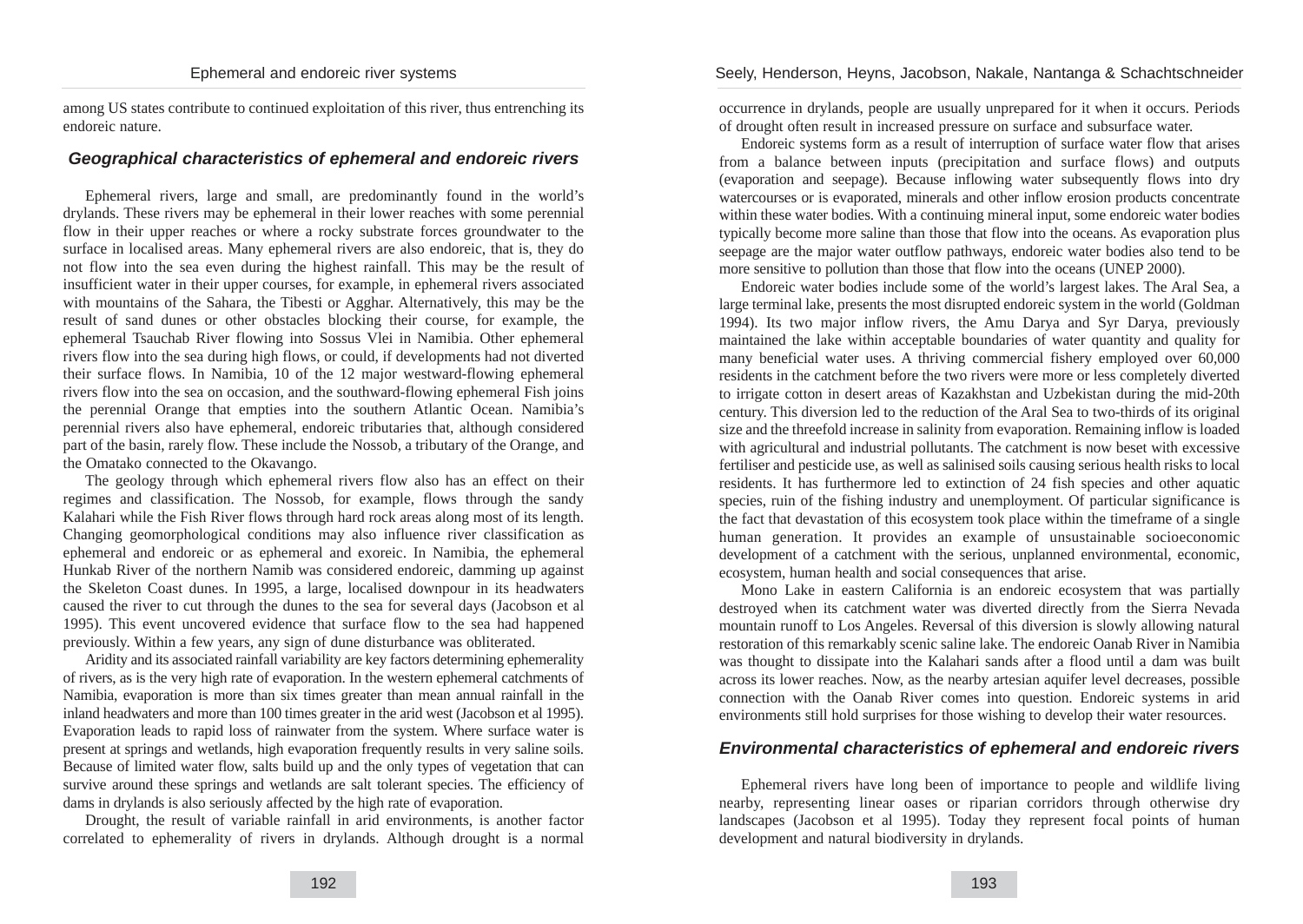Ephemeral rivers are not only important for their water resources, but also for the vegetation and other biota that they support. Structure, productivity and spatial distribution of biotic communities are strongly affected by flow patterns. Altering flow negatively affects this fragile balance and reduces overall productivity. Soils in most ephemeral rivers are relatively poor and thin and have little potential for irrigated agricultural production. These same soils, however, support dense stands of trees and other woody vegetation, which provide essential fodder for livestock and wildlife. In evaluating potential benefits of any development, various factors must be considered such as poor drainage, high salinisation potential and particularly the great volumes of water required for irrigation (Jacobson et al 1995; Jacobson et al 2000).

Flooding is an important element in the structure and maintenance of ephemeral river ecosystems. Jacobson (1994) vividly describes a flood in the Kuiseb River:

"The leading edge of the flood was nearly a meter high and looked more like lava than water as it rolled rapidly down the channel. The water was loaded with sediments and organic material, including seeds, sticks, logs, grasses and animals of various shapes and sizes. The water itself contained high amounts of nutrients and dissolved organic carbon. All of this material was carried downstream and deposited within the desert reach of the Kuiseb River."

Floods in ephemeral rivers are usually produced by heavy downpours that leave little time for water to infiltrate the soil (Jacobson et al 1995). The rate of water flow, or discharge depends upon the volume and pattern of rainfall in the catchment and where it is measured (see, for example, figure 1). Discharge increases until the combined effect of evaporation and infiltration causes a decrease in water level. Infiltration, the seepage of water into the channel bed, is the main factor contributing to downstream decline in discharge. Infiltration and evaporation are so great that discharge often stops before the flood reaches the river end. Large flood variations, coupled with a limited record of past floods, provide a serious barrier in understanding the resource base in ephemeral rivers, as well as to their sustainable management.

Presence of fish in ephemeral rivers usually depends on presence of perennial water somewhere along the river's course. This is one of few ecological systems where it is sustainable to remove all fish. They die as the river dries up and regenerate from perennial river sections.

Terminal water bodies of perennial or ephemeral endoreic river systems are varied. In the Kalahari basin, the Okavango River forms a perennial delta of varying size controlled by tectonic movements in the area. In the Cuvelai basin of northcentral Namibia, the extensive, saline Etosha Pan receives water only occasionally, the last big inflow dating back to 1971 (Berry et al 1973). Sensitivity to salinity and pollution are characteristics of all endoreic systems, although some are already so saline – the Etosha Pan, Mono Lake – that increasing salinity is not currently a

relevant factor. Fish are an important economic asset in some endoreic systems, but salinity or other factors preclude them from others. Waters of the Okavango Delta are not as saline as might be expected given that evapotranspiration accounts for about 96% of water loss. Transpiration dominates over evaporation especially in the permanent swamps, and resulting saline water seeps away in groundwater flow. This coupled with bacteria in peat swamps, which absorb salts, prevent formation of saline surface water (McCarthy 1992). How the system would react to increasing levels of pollutants remains to be seen.

# **Economic, social and environmental benefits**

Perennial and ephemeral rivers have different users along their courses that share benefits and cause differential impacts. Perennial rivers usually originate as small streams that swell as water enters the system from numerous tributaries. Many large cities in temperate regions are located along the lower reaches and near the mouths of large perennial rivers. Ephemeral rivers, on the other hand, often have more water in their upper reaches, present for a longer time, than in the lower river course. Urban and large-scale agricultural developments dependent upon ephemeral rivers either use surface water captured in artificial dams, or groundwater stored in ephemeral aquifers. Sharing of water between upstream and downstream users therefore differs fundamentally between perennial and ephemeral rivers. Moreover, a greater proportion of water available in ephemeral rivers is consumed per capita than in perennial rivers. In the ephemeral Swakop River in central Namibia, the proportion of surface water impounded in its upper reaches has reached 100%, with consequent impact on productivity downstream, and is still insufficient to support Namibia's capital, Windhoek.

Sharing benefits between upstream and downstream users in endoreic systems is similar to that of ephemeral river systems because of the general landscape aridity and all that portends. As with ephemeral rivers, a great proportion of all water can be removed from endoreic systems short of their natural endpoints because of lack of inflow from surrounding arid landscapes.

Endoreic systems, whether perennial or ephemeral, contribute to groundwater recharge and support riparian ecosystems. Variable flood regimes are responsible for induction of germination and establishment of woody vegetation, and serve to recharge wetlands. Because of their function as linear oases or riparian corridors in drylands, they become a focus for urban centres, agriculture, irrigation, tourism and other human activities. Water may be directly abstracted from perennial endoreic rivers for domestic use or agriculture including irrigation. Impoundments may enhance human management and use of endoreic systems but, as with other arid zone water systems, there is a fine balance between benefit in the form of additional water and loss of alternative benefits, also dependent upon water, from the system.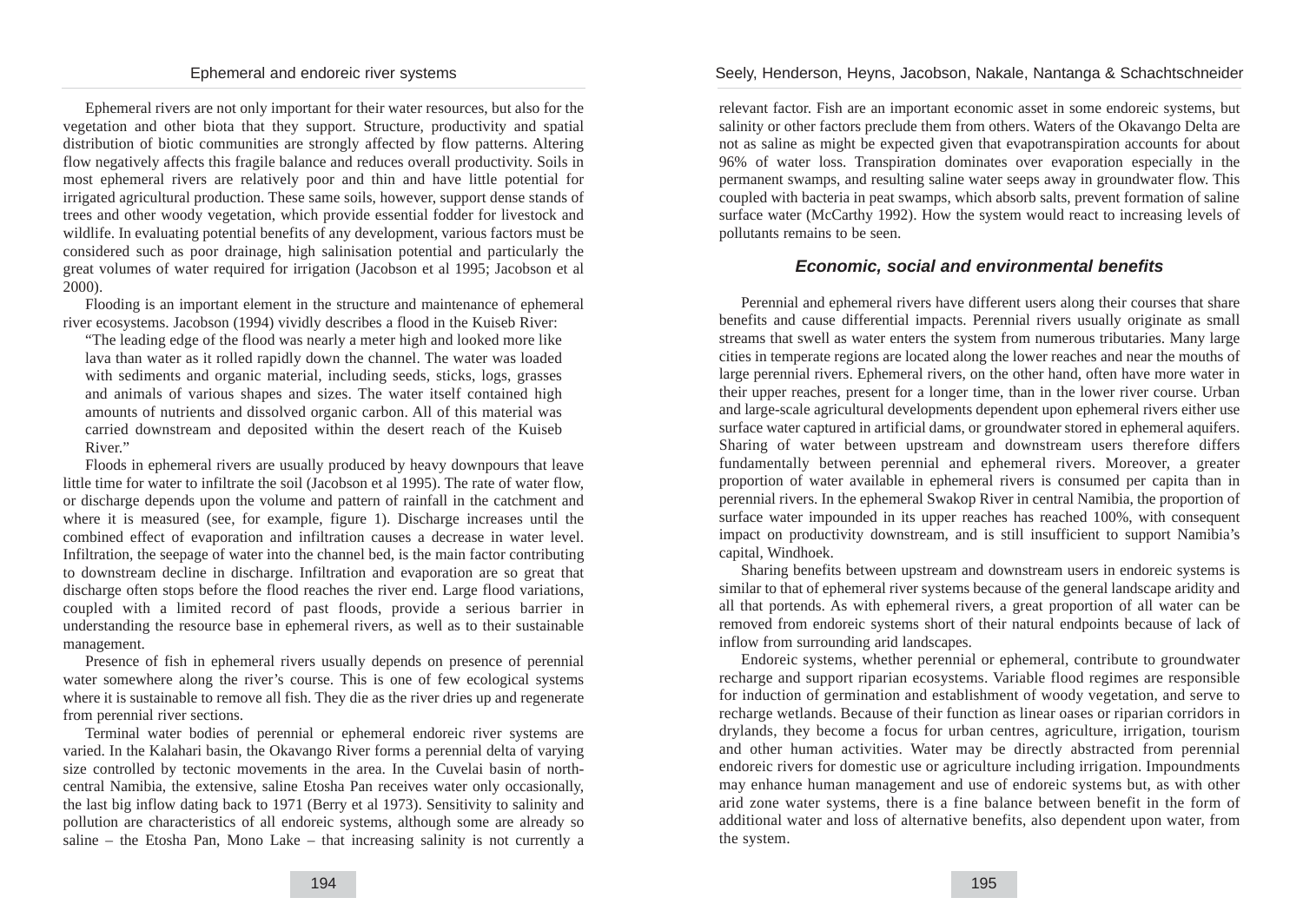# **Figure 1**





# **Sharing upstream/downstream benefits and impacts**

The Kuiseb River presents a good example of how water from an ephemeral river is shared among users. Over 100 commercial farms share the upper 63% of the catchment area (Jacobson et al 1995), each excavating from one to 20 farm dams, many of which have silted up in recent years (Angula et al 2001). Groundwater in the river's middle reaches supports wildlife of the Namib-Naukluft Park and Topnaar communal farmers. Meanwhile, the alluvial aquifer of the lower Kuiseb, which depends on recharge from occasional flooding, sustains the harbour and fishing town of Walvis Bay. In the recent past, the lower Kuiseb aquifer also supported the resort town of Swakopmund and Rossing uranium mine. As population of the coastal towns increases, along with increased fishing and harbour activities, greater use is made of the alluvial aquifer. At the same time, plans for a major dam in the middle reaches of the Kuiseb to support a new uranium mine are being pursued, which would reduce or eliminate recharge of the lower Kuiseb aquifer. Even now, accusations are made downstream that commercial farmers are withholding more than their fair share of water resources. Communal farmers accuse coastal towns of lowering the alluvial aquifer upon which their indigenous crops depend. Recent initiation of a basin management committee is one of the approaches being applied in an attempt to resolve issues and establish an agreed upon vision, shared by all users of this ephemeral river.

The Cuvelai system (map 3), which is endoreic as well as ephemeral, also presents an example of multiple use of an ephemeral wetland. In the headwaters, situated in Angola, little use is made of apparently perennial streams, although there is a proposal in hand to build a dam to recharge groundwater upon which a growing border town depends. Once the river crosses the border into Namibia, populations of people and livestock making use of the water increase significantly. Flow in the ephemeral wetlands recharges aquifers and traditional surface water sources, provides fish, supports indigenous vegetation and enhances water supply and grazing for livestock.

Where water accumulates in temporary pans, competition exists between fishers and livestock. It is only when flooding has been unusually high, as in 1971, that water flows down the entire course of these ephemeral wetlands into the end point, the Etosha Pan (Berry et al 1973). The Cuvelai basin, including the Etosha Pan, is currently the only ephemeral Ramsar site registered in Namibia (Barnard 1998).

# **Surface water**

Flowing surface water in ephemeral systems is usually of little direct use to people because of the short duration of flow. It must therefore be impounded in artificial or natural dams and pans or recharge groundwater aquifers before it can be used by people. Flowing surface water is important, however, for germination and establishment of riparian vegetation as has been noted in the Kuiseb River (Jacobson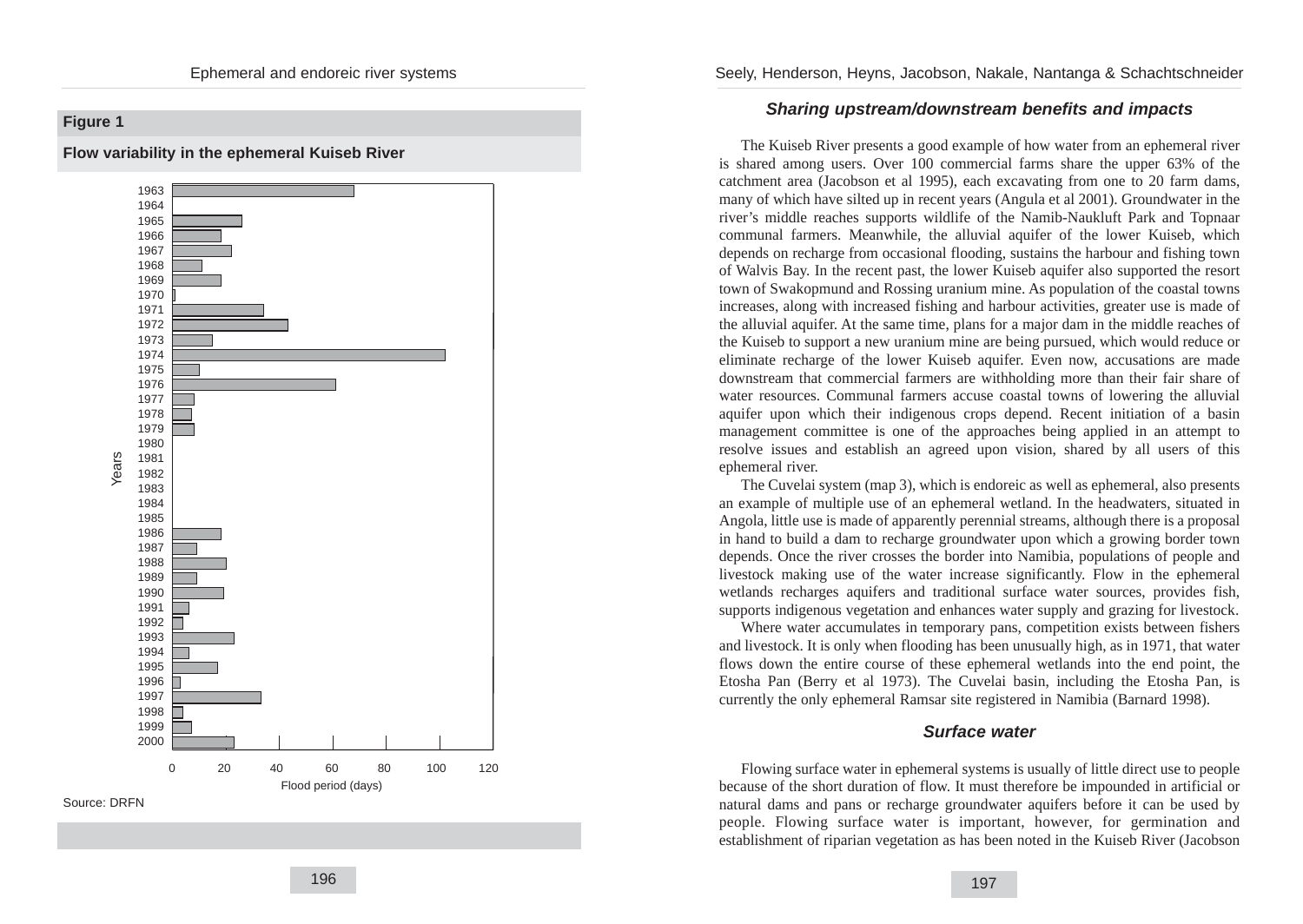et al 1995), and for redistribution of fish. Flowing surface water is also responsible for the dynamics of expansion, contraction and rejuvenation of ephemeral water courses and associated dryland systems (Friedman & Lee 2002).

#### **Groundwater**

Groundwater recharge is one of the most important functions of floods in ephemeral rivers. As a flood travels down an ephemeral river, water infiltrates into the sandy and gravelly alluvial deposits of the channel beds. The degree of recharge depends on intensity, volume and duration of a flood (Heyns et al 1998).

When the groundwater table is just a few metres below surface following a flood, people and animals obtain access to groundwater by digging in the riverbed. Today, boreholes and pumps ensure year-long accessibility to water along ephemeral rivers. Permanent watering points enable formation of permanent settlements and facilitate sedentary livestock farming, irrigation and industry. This shift from a semi-nomadic to a sedentary livelihood has resulted in land degradation and even desertification in some areas. In Namibia, local communities keep vegetable gardens along the Omaruru, the Ugab, Hoanib and the Swakop rivers, while commercial crops are grown in the lower reaches of the Swakop (Jacobson et al 1995). Coastal towns of Swakopmund, Walvis Bay and Henties Bay derive their water supplies exclusively from alluvial aquifers in the Swakop, Kuiseb and Omaruru rivers (Heyns et al 1998). It is estimated that almost 100,000 coastal residents are dependent for their survival upon aquifer resources provided by Namibia's ephemeral rivers (Tarr 2002). In some Namibian rivers, such as the Kuiseb and the Swakop, a gradual decline in the groundwater table is being observed, despite some good floods in recent years. This is a first sign of unsustainable water consumption.

Constant availability of groundwater in ephemeral river channels allows for the presence and growth of woody riparian vegetation. In west-flowing ephemeral rivers dense stands of large woody trees (e.g. *Faidherbia albida* and *Acacia erioloba*) stand in contrast to the otherwise arid landscape. While constant groundwater availability plays a vital part in tree survival, occurrence of irregular, extreme floods plays a vital part in aquifer recharge, morphological reshaping of the channel and also in the age structure and spatial distribution of riparian trees (Friedman & Lee 2002). Riparian forests provide resources for people such as wood for construction and fuel, medicines and fruit, and essential fodder and shade for wildlife and livestock. Because of riparian forest and groundwater availability, ephemeral rivers are frequently referred to as the 'linear oases' of the Namib Desert (Jacobson et al 1995). Human groundwater use is in direct competition with water needs of riparian vegetation and water consumption should be carefully weighed against the value of the riparian vegetation. Furthermore, dam construction affects flood patterns of ephemeral rivers. Dams not only lower the watertable downstream, they also reduce flood size, which has a potential long-term impact on aquifer recharge, channel morphology and Seely, Henderson, Heyns, Jacobson, Nakale, Nantanga & Schachtschneider

### **Map 3**

### **The Cuvelai water system**



Source: <www.dea.met.gov.na/nnep/orientat3.htm>.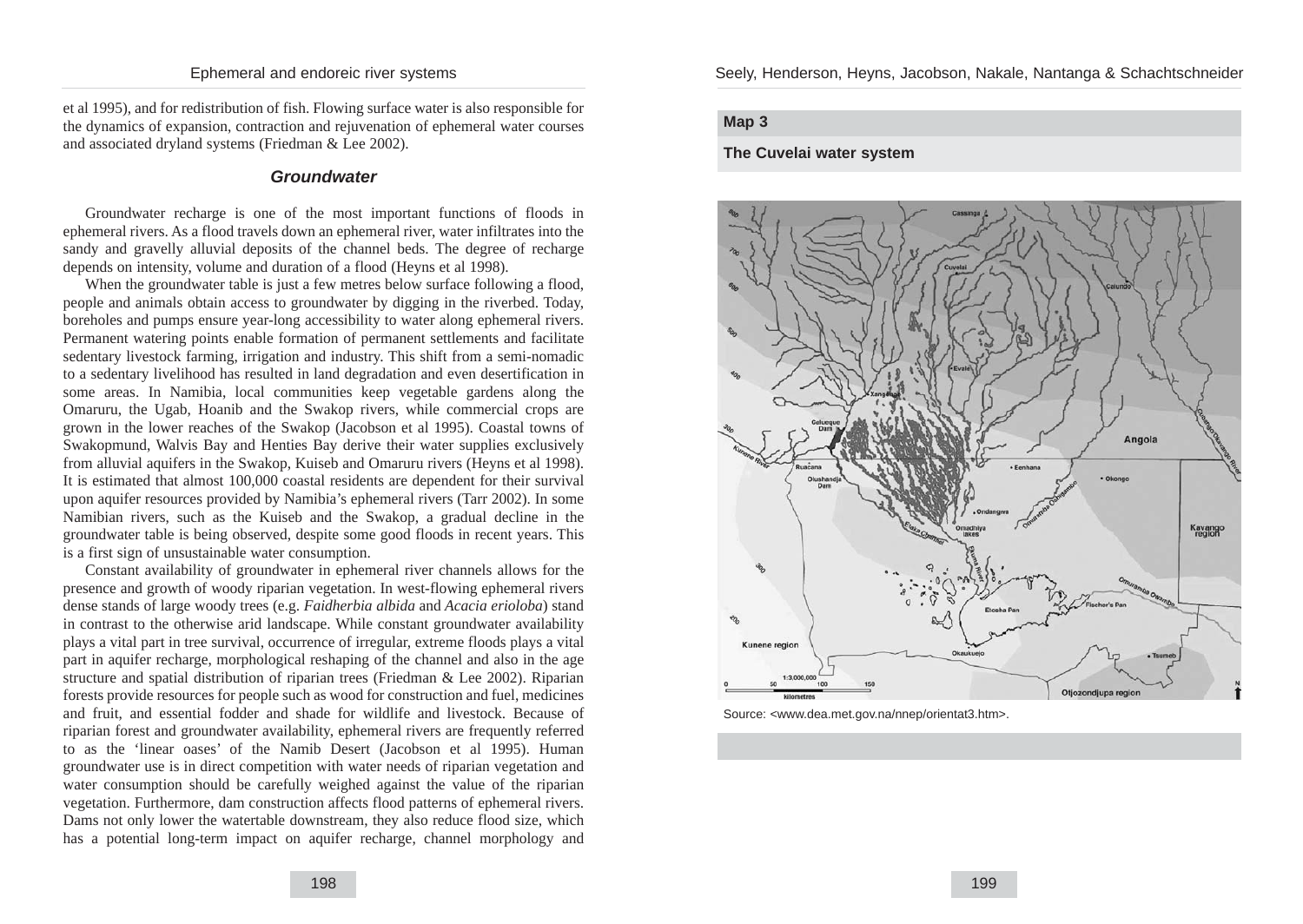#### Seely, Henderson, Heyns, Jacobson, Nakale, Nantanga & Schachtschneider

vegetation structure and distribution. The demise of most of the riparian woodland downstream of the Swakoppoort Dam in the Namib-Naukluft Park in Namibia provides a good example of this effect.

Groundwater-fed wetlands occur in Namibia's western rivers where subsurface flow is forced to the surface by bedrock. Such wetlands vary in flow rates, water chemistry and duration of flow. They provide water, food, shelter and a unique habitat for a great variety of plants and animals (Loutit 1991; Christelis & Struckmeier 2001). Archaeological evidence suggests that such wetlands have been used as human settlements for millennia and they are still frequented by local communities, their livestock and tourists today (Jacobson et al 1995).

Groundwater plays a role in both perennial and ephemeral endoreic systems, although the ecological and social importance of groundwater tends to be greater in ephemeral systems. Groundwater contributes to the baseflow of perennial endoreic systems, while it acts as an essential supply to humans, riparian vegetation and animals in seasonal systems (Parsons 2002).

# **Management challenges**

Management challenges and, consequently, policy and legislation challenges presented by ephemeral rivers differ in kind and degree from those presented by perennial rivers flowing into the sea. Management challenges presented by endoreic systems, whether perennial or ephemeral, have more in common with ephemeral systems in that they occur in drylands. The primary factor influencing management actions on ephemeral rivers and endoreic systems is their variability of flow caused by the arid climates in which they are situated. When rivers flow for only a few hours or days in a year, the cost of a management intervention varies considerably depending on flow characteristics and the scale of the proposed intervention. Moreover, because ephemeral and most endoreic rivers are located in arid areas that are relatively sparsely populated and their flow is episodic, data and information are limited on which management interventions could be based.

Opportunities for use of surface water or groundwater of an ephemeral river vary greatly between upstream and downstream locations (Dausab et al 1994; Amoomo et al 2000; Angula et al 2001). The upstream section of an ephemeral river will have surface water present more frequently than the downstream section as it usually occurs in an area of higher rainfall. It is only larger, less frequent floods that reach the downstream water course. On the other hand, storage capacity in the form of alluvial aquifers may be larger in the lower reaches of an ephemeral river, as is the case in the 12 main westward-flowing ephemeral rivers of Namibia (Jacobson et al 1995). Consequently, long-term benefits from occasional ephemeral river flow may be greater in the downstream section of the river compared with upstream locations. Similarly, benefits to be gained from the end point of the endoreic system may be greater than those upstream in an unmanaged system, for example, in the Aral Sea at

the beginning of the 20th century. The reverse can be true with development of endoreic rivers upstream of their endpoints, the Aral Sea again being a profound example. Variations between upstream and downstream locations in terms of opportunities and benefits to be derived from ephemeral rivers, as well as from endoreic systems, cannot be easily generalised.

As populations increase and become more sedentary, more pressure is placed on ephemeral river basins (Marsh & Seely 1992). Not only do more people expect a share of the limited water available from an ephemeral river, but they also expect to use this water for more varied economic developments. Moreover, traditional livelihoods and attitudes tend to be based on the expectation of adequate water at little or no cost. These changing social and economic conditions place additional constraints on developing efficient and effective management approaches to ephemeral river basins and, similarly, to endoreic systems in arid environments.

Ephemeral and endoreic rivers are situated in drylands of the globe where poverty and underdevelopment often dominate. Although many countries in the Southern African Development Community (SADC) are currently revising their legislation (see NWRMR 2000a), policies, legislation and regulations needed to address efficient and effective water resource management are not well developed in countries where ephemeral or endoreic rivers predominate. Because of limited surface flow in the case of ephemeral rivers, they are often ignored by governments and water authorities. On the other hand, many countries involved have ratified the United Nations Convention to Combat Desertification in those Countries Experiencing Serious Drought and/or Desertification, particularly in Africa (UNCCD), the United Nations Convention on Biological Diversity (UNCBD) and the United Nations Framework Convention on Climate Change (UNFCCC), although implementation of these environmental conventions – and certainly their application to drylands and their water resources – lags far behind ratification.

Many ephemeral and endoreic rivers cross international boundaries or internal state jurisdictional boundaries (Pallett 1997). Few institutions and bureaucracies responsible for water resource management have appropriate mechanisms to handle issues associated with managing, developing or sharing ephemeral river resources (NWRMR 2000b). With the focus on decentralisation in many arid African states, capacity to manage water resources that transcend these new intrastate boundaries is limited (NWRMR 2000c). At the same time, devolution of responsibilities associated with rights over water resources is often not a part of the decentralisation process, although the UNCCD particularly promotes participation in management by resource users (see also NWRMR 2000c).

# **Vision and management objectives**

Vision and management objectives for ephemeral and endoreic rivers in drylands must encompass sustainability of water resources as laid out in the Brundtland report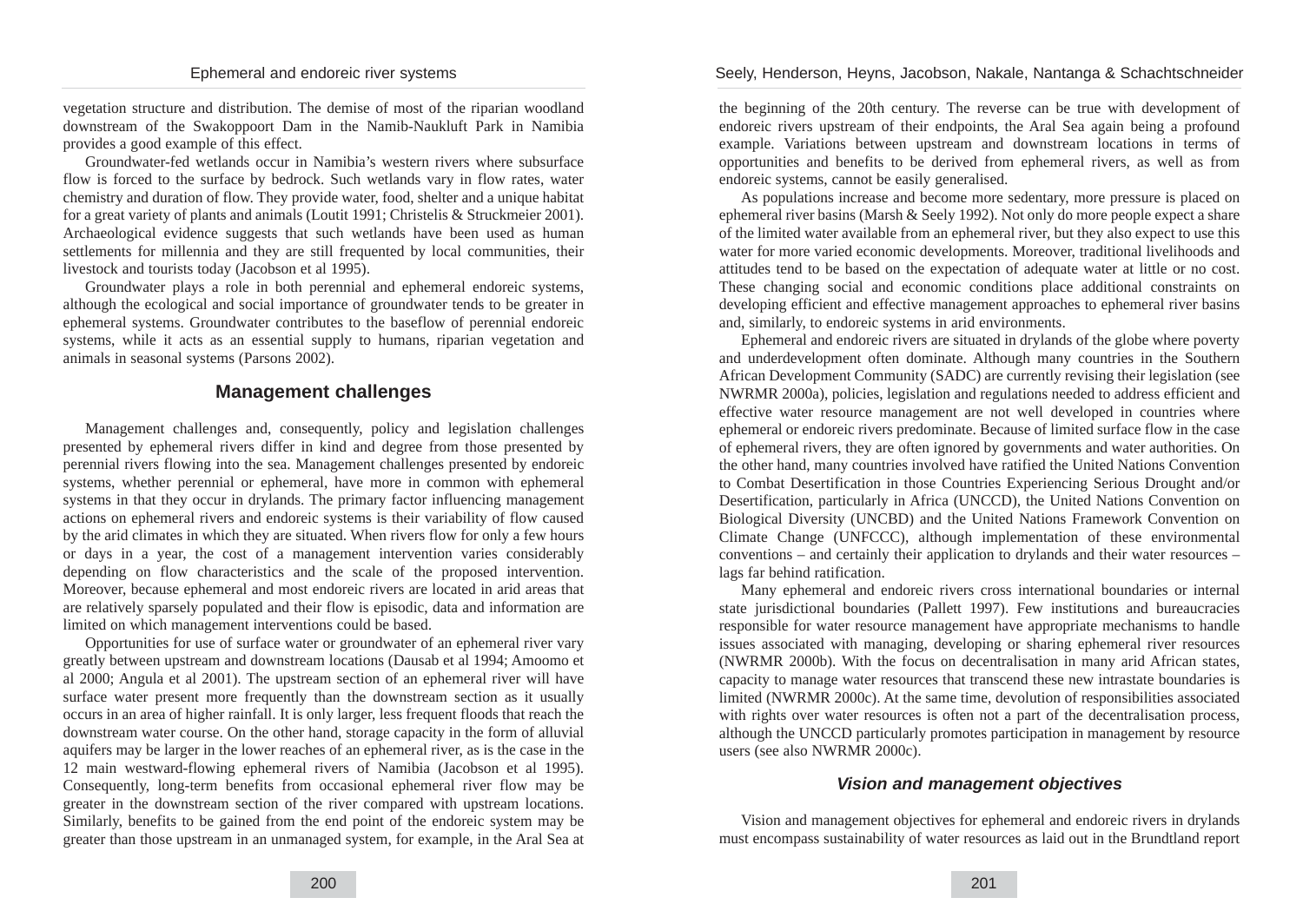(WCED 1987), Agenda 21 (UNCED 1992) and the Dublin principles (1992), even though these instruments are often only considered, if at all, in the case of perennial rivers. Basin management approaches integrating ephemeral and perennial rivers, if they are present, surface and groundwater, endoreic and exoreic systems, and land as well as water could help to promote sustainable use of ephemeral river resources (Jacobson et al 1995; NWRMR Policy 2000a). As highlighted in the UNCCD (1996), participation by all resource managers and users is essential for appropriate and sustainable management. Partnerships among agencies and institutions, coupled with full participation and focused on integrated resource management, must be a part of the vision and management objectives for ephemeral and endoreic rivers throughout drylands (NWRMR 2000c). Results of such an approach would encompass enhanced livelihoods for those who depend on and use ephemeral and endoreic river resources, as well as the conservation of landscapes and the biodiversity they support.

## **Management of surface waters**

Small-scale harnessing of ephemeral river water, such as rainwater harvesting, has been practised for millennia (Lovenstein & Stafford Smith 1994). Management of surface flow of perennial rivers in endoreic systems is well developed in many areas, with varying consequences.

### **Impoundments**

The demand for readily available surface water in semi-arid and arid areas has led to the construction of some large and many small impoundments on ephemeral river systems. Commercial farmers in the upper catchment regions of pre-independence Namibia received government support to construct ground dams, and large impoundments were built to supply industrial areas in central Namibia (Jacobson et al 1995). Since independence and the withdrawal of subsidies, many of these ground dams have silted up, retaining little water even in the most abundant rainy seasons (Angula et al 2001).

Every flood carries large quantities of sediments, which provide nutrients to the river ecosystem and redefine the channel morphology (Friedman & Lee 2002). When the high sediment load of floods is intercepted by dams, it affects the functional time of a dam, and deprives the lower river reaches of nutrient materials (Agnew & Anderson 1992). In order to intercept a large volume of water flowing only occasionally, a dam on an ephemeral river must be large in relation to average inflow. There is a high risk of dam failure on ephemeral rivers due to high unpredictability of flash floods. In 2000, the Hardap Dam on the Fish in southern Namibia received rapid inflow. Authorities had to weigh up their actions quickly and carefully, based on three possibly conflicting priorities: to minimise dam failure, to ensure the safety of people living downstream, and to keep the dam as full as possible to ensure storage of

valuable water resources (Van Langehove 2002). The result was some flooding of the town of Mariental, situated nearby below the dam, but was overall an optimal solution to a difficult situation.

Surface waters in arid areas evaporate quickly. Losses due to evaporation are higher, the larger the surface area of the dam. The further up water retention is in the river, the more severely it affects flood intensity and volume in the lower reaches, which in turn reduces recharge in downstream aquifers (Agnew & Anderson 1992). Very difficult decisions have to be made when developments are planned for ephemeral rivers. Information is often limited and numerous factors, including differential land use, must be considered.

# **Pollution control of surface water**

A water reservoir on an ephemeral river is at risk from at least three sources of pollution. Permanent surface water is at greater risk of direct pollution from the immediate surroundings (shores, air, acid rain) than the remainder of an ephemeral river, which has a layer of unsaturated soil to filter out some pollutants. The most common dam pollution occurs from materials carried downstream from the upper river. The Okapuka tannery near Windhoek in Namibia releases high concentrations of sodium chloride into a tributary of the Swakop River, and increased concentrations have been detected in the groundwater. Over time and with several floods, there is the risk that these pollutants will enter farm dams downstream and the Swakoppoort Dam, one of the key water sources for Windhoek (Roeis 2002).

Ephemeral floods naturally transport significant quantities of organic material and sediments, which accumulate in dry riverbeds during the dry season (Jacobson 1997). Accumulation of organic materials in impoundments can lead to increased nutrient levels and ultimately result in eutrophication. Decay of organic matter can cause temporary anoxic conditions in lower stratification layers of the dam, which affects aquatic life and requires constant adjustment of water abstraction depth for human consumption. High evaporation rates in arid areas also increase concentration of organic and inorganic compounds in dam water over time (Schachtschneider & Bethune 1997).

### **Integrated water resource management**

The main aims of integrated water resource management are to supply adequate volumes of water for human use and economic development while also ensuring sustainable use of water resources for proper functioning of ecosystems and their use by future generations. In the case of alluvial aquifer resources in ephemeral rivers, sustainable use does not mean abstraction of the full aquifer storage potential, but rather the equivalent use of long-term annual recharge (Christelis & Struckmeier 2001). Appropriate management thus strives for a balance between water volumes entering the system, natural water requirements of the system and human water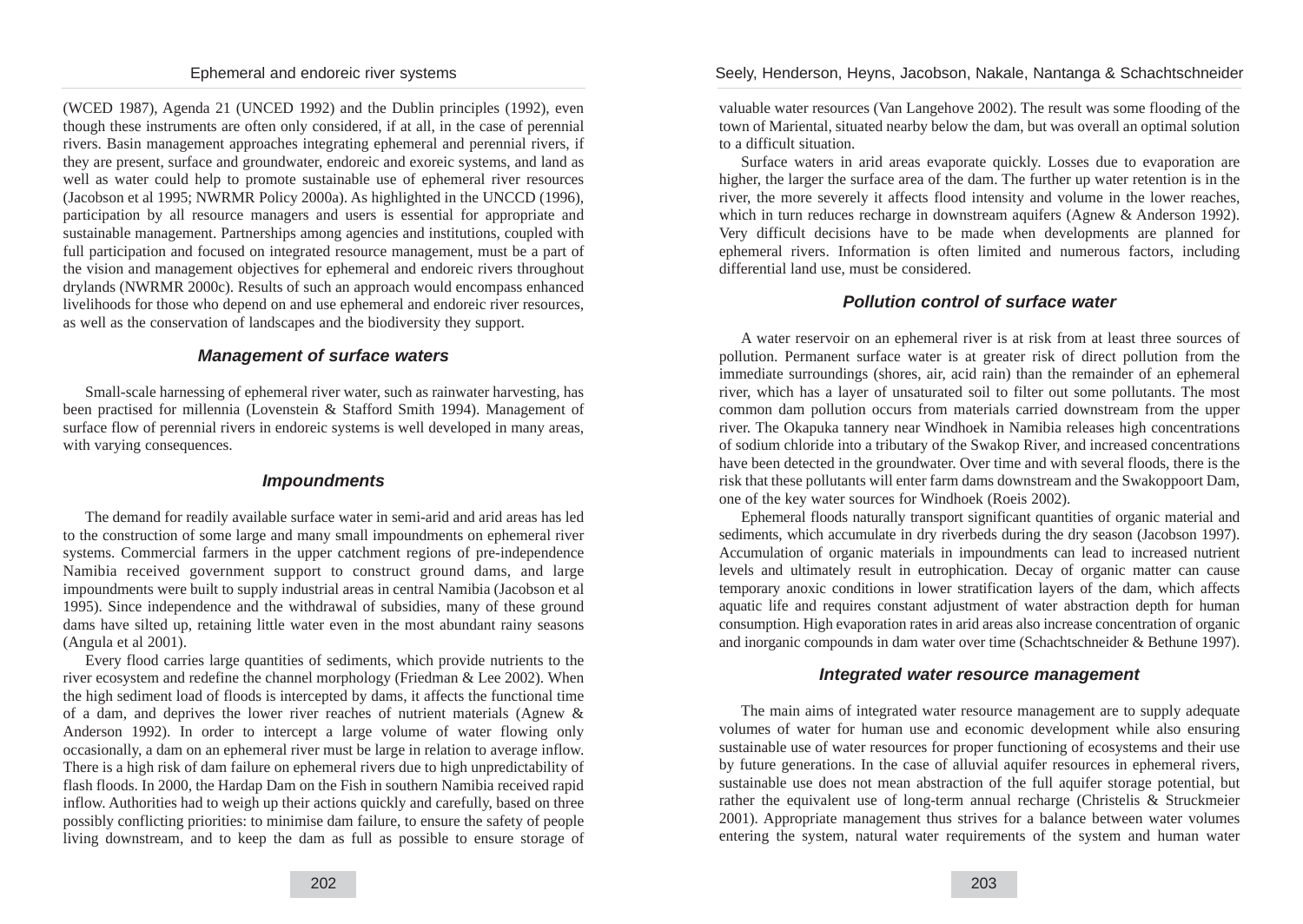#### Seely, Henderson, Heyns, Jacobson, Nakale, Nantanga & Schachtschneider

demand. This logical concept is difficult to quantify and implement, particularly in variable, arid environments. Of particular relevance to ephemeral rivers is occasional aquifer recharge while abstraction and use are constant.

Aquifer recharge rates are difficult to measure, as they are site-specific and depend on a number of variables, including rainfall intensity, soil conditions, surface topography, vegetation cover, land use, watertable and aquifer characteristics (Christelis & Struckmeier 2001). Calculations of water outputs need to take into account natural losses from alluvial aquifers through springs, groundwater flow down the catchment and evapotranspiration from riparian vegetation. Such losses are difficult to quantify accurately (Christelis & Struckmeier 2001). Water abstraction is determined though metering. Unfortunately, many developing countries either do not or only partially calculate water abstraction and water supply therefore cannot be accurately quantified.

A final complication in arid developing countries is the lack of long-term, regular groundwater monitoring data on which to base models and predictions. Sampling and monitoring are limited due to financial constraints and the remoteness of some ephemeral and endoreic systems (Jacobson 1997; Parsons 2002).

### **Water demand management**

Sustainable groundwater use is difficult to compute both on local and catchment scale. The fall of water tables is frequently used as an indicator of overabstraction, although seasonal variations and long-term climate change need to be taken into consideration. Agnew and Anderson (1992) report cases of constant watertable falls of one to four metres per annum in arid regions of China and the US. In such cases, water is clearly being overabstracted and resource managers need to focus attention on regulating water demand. Water demand management seeks to improve efficient use of existing water supplies by reducing the water demand (Winpenny 1994).

Water demand increases with population growth, level of development and infrastructure, and increased standards of living. Water demand can be separated into two components: the basic volume of water required for survival and water demand for increased productivity/comfort (White & Fane 2001). The first is a constant volume required per capita for basic survival. It is the latter demand for the product or comfort produced through use of water that can be controlled and reduced through pricing, regulation and awareness creation. Technological measures can furthermore be applied to reduce the volume of water required to produce a specific product or comfort without affecting its quality. Examples include a switch from flood irrigation to drip irrigation or installation of low-flush toilets.

Water demand management is an emerging concept that is only now being implemented in Southern Africa (Allan 2001), but it faces many challenges. Semiarid countries such as Namibia and South Africa have provided water supplies at highly subsidised rates in the past, creating a general attitude that water is a freely accessible resource (Turton 1999). As a consequence, there is a certain antagonism

towards water use regulation and water pricing, and the effects of water awareness creation are limited. This is exacerbated in Namibia and South Africa when combined with the post-independence expectations of improved livelihoods based on improved availability of natural resources. Developing countries often do not have a policy on water demand management and have limited markets for water-saving technology. Regulating institutions are often challenged to implement appropriate regulations, overcome antagonisms and to perform regular monitoring (Gumbo et al 2002). Despite its challenges, water demand management remains a very powerful and cheap method of resource management and should receive careful consideration especially in arid and developing countries typified by water and financial constraints.

For example, water for the coastal town of Swakopmund is supplied from alluvial aquifers in the ephemeral Omaruru River supplemented by the ephemeral Kuiseb River. Rising concerns over dwindling water resources led to the adoption of a water demand management strategy for the town. Inhabitants are exposed to ongoing awareness campaigns and water tariffs have been adjusted to discourage wasteful behaviour. Regulations prohibit certain inefficient activities and all wastewater is treated and recirculated for garden use. Water demand management will remain an important resource management tool for Namibia's coastal towns in the near future as development of a desalination plant has proven not to be financially viable for the moment (Schachtschneider 2002).

### **Conjunctive use of surface and underground water sources**

Conjunctive use of different water sources is an important management tool to conserve water in arid environments, mainly by reducing evaporative losses. Conjunctive use of ephemeral surface water, perennial river water, groundwater and unconventional water sources can increase the yield and efficiency of an interlinked water supply system, save water, delay the need to incorporate additional water supply infrastructure at an early stage to augment existing water sources and can reduce the unit cost of water.

By linking groundwater sources to a water supply system that obtains water from dams on ephemeral rivers, a major contribution can be made to increase alternative strategies available for water supply management. When a groundwater source forms part of an integrated water resource system, the aquifer can be used at its long-term safe sustainable yield in normal years, but if there is a shortage of water from dams as a result of drought conditions, boreholes can be pumped at two to three times the longterm sustainable safe yield of the aquifer over short periods of time to bridge the drought period. When the drought is over, boreholes can be rested to allow water levels in the aquifer to recover during higher rainfall periods. An aquifer can also be recharged by banking surface water or by artificially recharging the aquifer with water that has accumulated in a dam after good runoff and recharge events.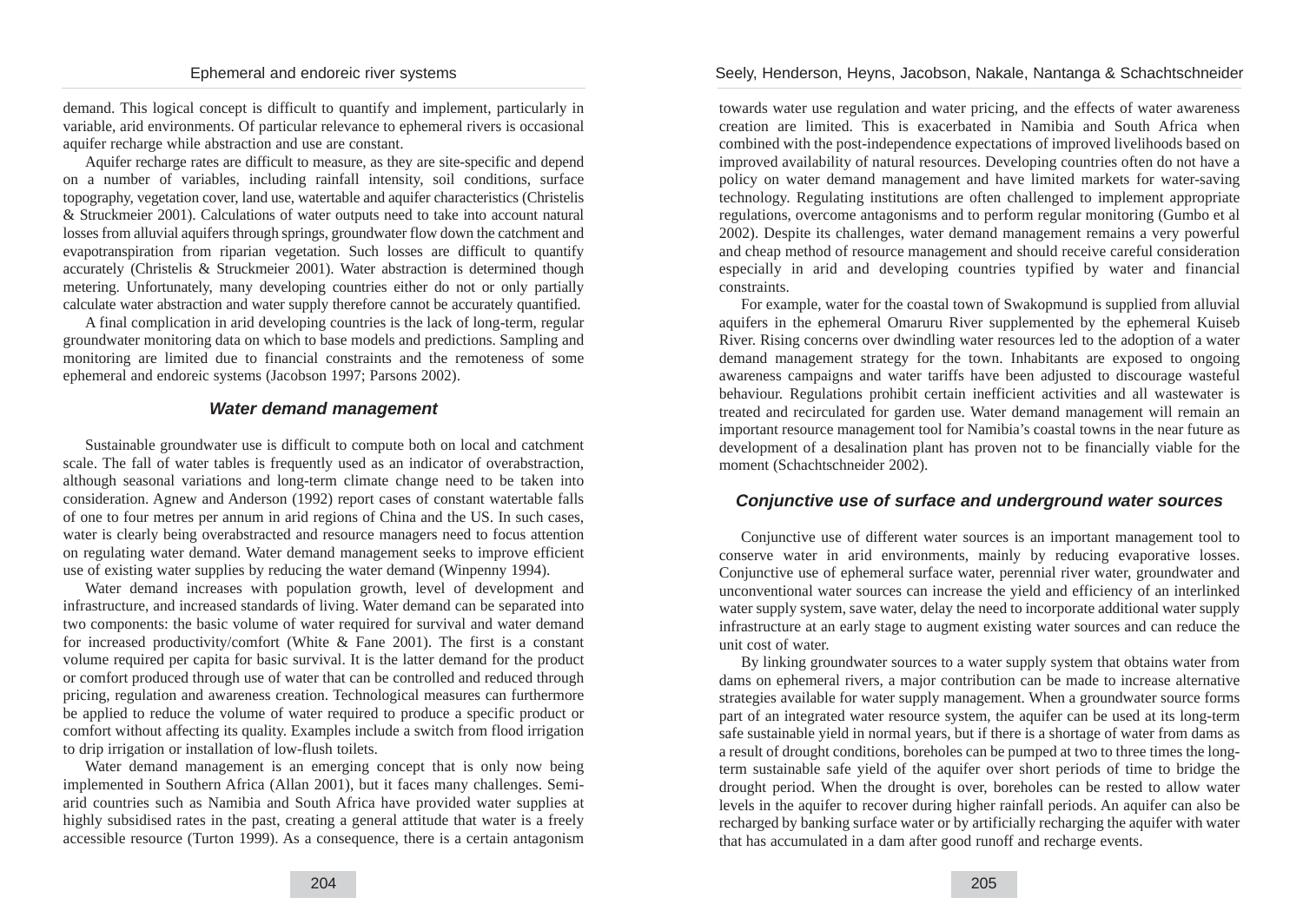The efficiency of a dam on an ephemeral river can be increased if water can be used at a higher yield but at a lower reliability. This can be achieved by using water as fast and as much as possible to reduce evaporation losses that would have occurred over a longer time. This mode of operation reduces reliability of the dam to yield water at a certain assurance of supply but, by linking either a reliable groundwater source or a perennial water source to a dam on an unreliable ephemeral watercourse, the more reliably stored groundwater or the perennial water source can be used to meet demand when there is a failure to supply water from the dam.

The Eastern National Water Carrier is an ambitious project that was proposed as part of the Water Master Plan of Namibia (see map 4). It is planned that the water carrier may eventually link the water sources in central Namibia to the perennial but endoreic Okavango River. The scheme has been under development for the past 33 years, and has been planned in phases over time as demand has increased and as new water sources have been incorporated.

There are three major dams on ephemeral rivers in central Namibia that form part of the Eastern National Water Carrier. These dams are linked to one another by pipelines. It is therefore possible to use the dams on an integrated basis by transferring water from dams with less favourable evaporation characteristics to dams with more favourable conditions. The total 95% assured safe yield from the dams when utilised on an individual basis, is only 8 Mm<sup>3</sup>/a, but by operating the dams on an integrated basis, evaporation losses can be reduced and the 95% assured safe yield of the three dams can be increased to 18 Mm<sup>3</sup>/a. The dams are also linked to the Windhoek aquifer and groundwater sources in karstified carbonate rock aquifers at Grootfontein and Tsumeb in the karst area, some 400 kilometres north of Windhoek. Recent studies of the potential of the karst aquifers show that long-term sustainable safe yield is in the order of 20  $\text{Mm}^3$ /a. However, up to 15  $\text{Mm}^3$ /a can be abstracted additionally on a short-term basis of not more than three years as a backup if the dams should fail to supply. This can be done without adverse effects and allows the aquifers to recover during a rest period. When groundwater from karst aquifers is used in this way on a conjunctive basis with the dams, the 95% assured safe yield of the dams can be increased to 30 Mm<sup>3</sup>/a. Recent studies have also shown that by banking surface water from dams in the Windhoek aquifer, additional security of supply can be obtained. The safe yield of the dams can be further increased to 45 Mm3 /a. When the carrier system is eventually connected to the perennial Okavango River, this will show the advantage of using various methods such as the conjunctive use of surface and groundwater, banking of surface water and integrated use of surface waters to increase efficiency of water sources connected to the carrier.

The project started in 1969 and was to be completed up to the Okavango River by 1983. However, a number of factors have delayed completion of the final 250 kilometres. These include addition of groundwater sources, implementation of a water demand management strategy that reduced water consumption, and conjunctive use of an integrated system of interlinked water sources. Yield of water from resources in the Seely, Henderson, Heyns, Jacobson, Nakale, Nantanga & Schachtschneider

### **Map 4**

**Eastern National Water Carrier system**



Source: Department of Water Affairs, Ministry of Agriculture, Water and Rural Development

Eastern National Water Carrier has increased to such an extent that completion of the project may well be delayed until 2012.

### **Artificial recharge of aquifers**

Evaporative losses from surface waters in arid areas can be as high as 70% of the total volume of water. One resource management option is to store water underground. Sand storage dams and ground weirs have been used in Namibia and other arid countries for more than a century (Christelis & Struckmeier 2001).

A sophisticated large-scale recharge scheme, the Omdel, lies on the ephemeral Omaruru River in Namibia. The Omdel Dam is a key water supply scheme for the coastal towns of Walvis Bay, Swakopmund and Henties Bay (Jacobson et al 1995; Heyns et al 1998; Christelis & Struckmeier 2001).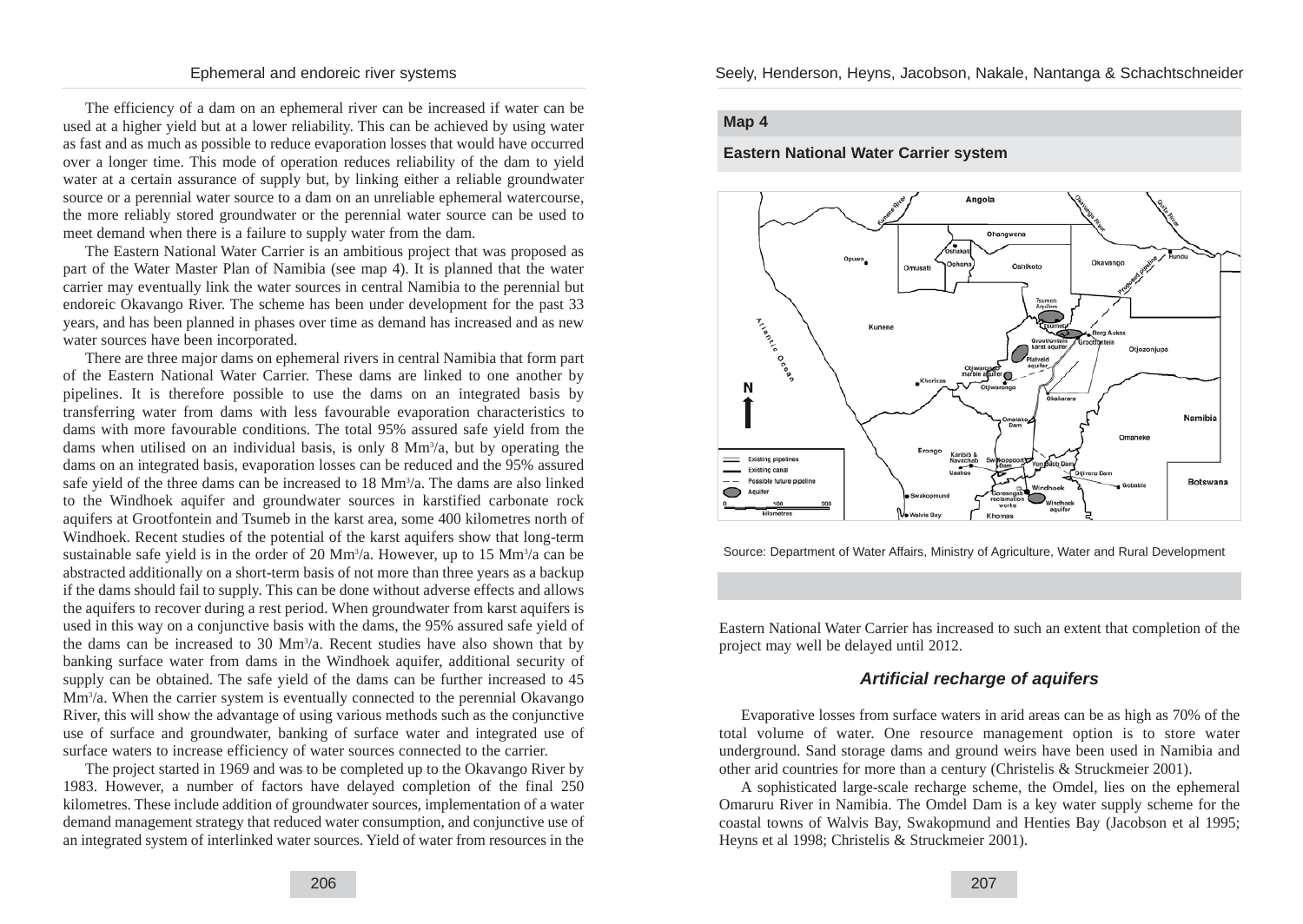Before dam construction, the aquifer had an average mean annual recharge of 3.5 Mm<sup>3</sup>, while abstraction was 6.3 Mm<sup>3</sup>/a for the coastal towns. Groundwater abstraction exceeded recharge and a steady depletion of the aquifer occurred.

The Omdel Dam (figure 2) was built taking into consideration the fact that recharge of alluvial aquifers depends on turbulence of flow and the clogging effect of colloidal material suspended in floodwaters. During less turbulent flow conditions, a layer of very fine silt or clay material is deposited on the surface of the riverbed and this reduces or completely blocks penetration of water into the aquifer after a short period of time. Quantities of dissolved salts in ephemeral river runoff are normally elevated and are enough to cause flocculation of colloidal material in the water.

The dam is situated upstream of the aquifer and initial storage of turbid river runoff in the reservoir allows flocculation of fine, suspended sediment. Clear water is then fed into infiltration ponds. From there, high aquifer infiltration occurs due to absence of silt in the water and because the aquifer comprises coarse material. The recharge system was designed to transfer the contents of the reservoir to the aquifer during the dry season so that if there was a subsequent good rainy season with runoff, there would be storage space available in the reservoir to impound this runoff. In this way, storage potential of the reservoir and recharge to the aquifer could be maximised. Recharge after flood events has improved to 50% of runoff in comparison to 20% before dam construction. In 1996, the project received the prestigious Shell Environmental Award.

A totally artificial recharge process is currently being tested in Windhoek. Purified water from the surface storage Von Bach Dam on the ephemeral Swakop River is being pumped into the groundwater aquifer underlying Namibia's capital. To date, tests are proving its success and this may be a way to ensure water supply for several years even during times of little rain.

# **Pollution control in groundwater systems**

Effective enforcement of policies with regard to biodiversity and ecosystem functioning is vital to control pollution of groundwater resources. Thorough environmental assessments are required to assess the risk of pollution from mining, industrial, agricultural and household activities (Christelis & Struckmeier 2001). There are several cases of alluvial aquifer pollution in Namibia, despite existing environmental policies, proving the importance of active regulation and monitoring. There are pollution reports from copper mining activities in the upper reaches of the Kuiseb River and of groundwater pollution in the upper Omatako catchment from inadequate sanitation in the Osire refugee camp (Roeis 2002).

# **Conclusion**

Ephemeral rivers and endoreic systems occur in drylands of the globe. Aridity and a variable climate are key overarching factors influencing their structure and Seely, Henderson, Heyns, Jacobson, Nakale, Nantanga & Schachtschneider

# **Figure 2**

**The Omdel Dam**



Source: Department of Water Affairs, Ministry of Agriculture, Water and Rural Development

functioning. As oases of water and vegetation in an otherwise arid landscape, they have attracted people and wildlife for millennia and continue to do so today. As a consequence of their location and character, all rivers in drylands, ephemeral or perennial, are subject to increasing human and development pressures. As another consequence of their location and character, all rivers in drylands are hydrologically fragile and alterations to their hydrological systems can have far-reaching ramifications.

Desertification is a major concern where ecologically, economically or socially sustainable use of scarce natural resources is secondary to unsustainable attempts at alleviating prevailing poverty. The unique and valuable ecosystem services and biodiversity supported by these water sources in drylands require attention that is also diverted by an unsustainable focus on poverty alleviation. On the other hand, while subjected to the environmental effects of poverty, drylands are also susceptible to climate change, and may become even more arid and variable.

Sustainable use and maintenance of the longevity of the world's dryland ephemeral and endoreic rivers require appropriate management of technical, social and economic solutions coupled with inclusion, participation and support of all stakeholders – from riparian communities to the international community.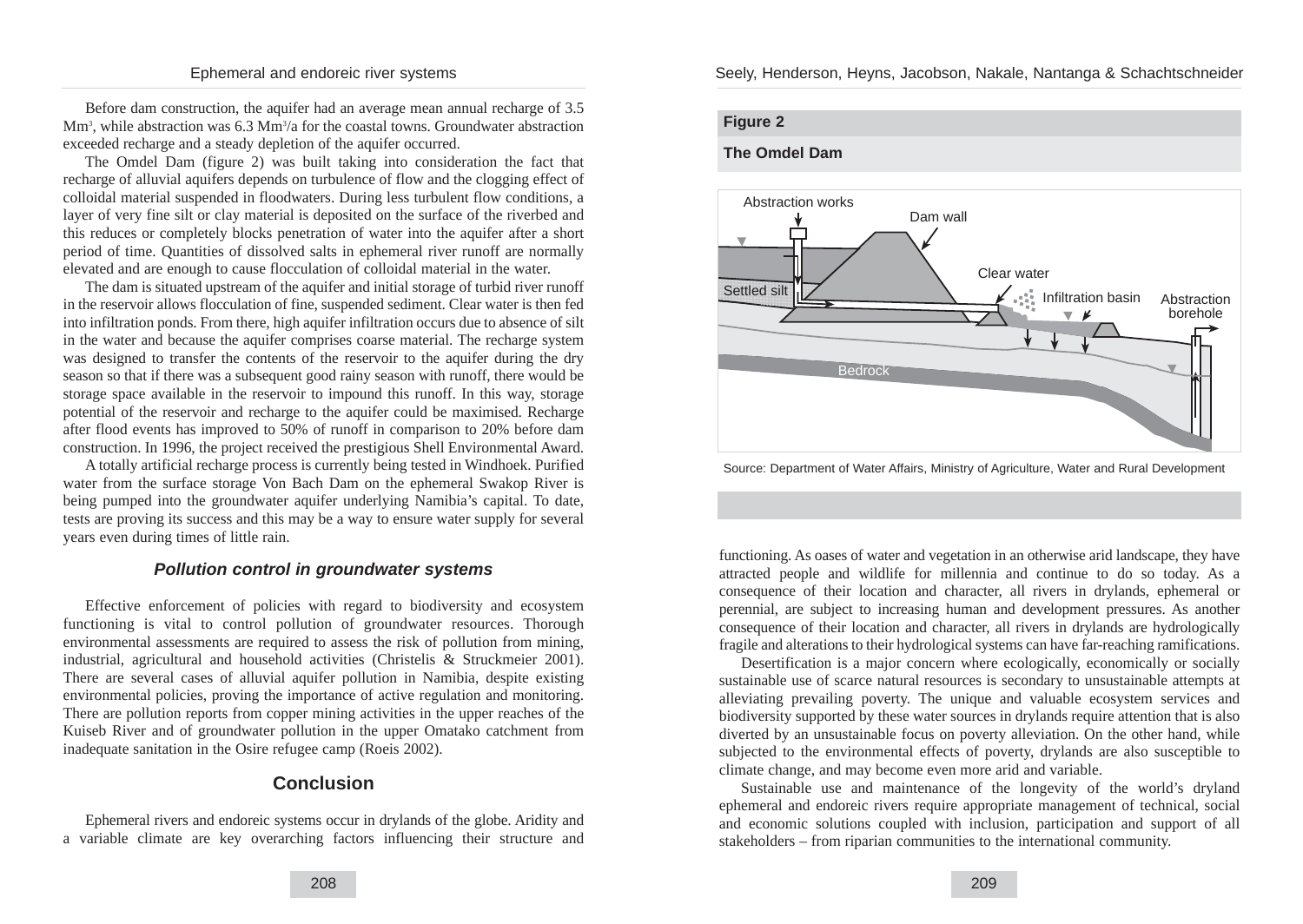# **Acknowledgements**

Emily Westergaard is thanked for the retrieval of relevant literature. Nadia Manning assisted with maps and figures. The authors also wish to thank the organisers of the first workshop of the *Water for peace Okavango pilot project*, supported by UNESCO and Green Cross International, in Maun, Botswana, on 8-12 September 2002, for the invitation to contribute to the event and to this publication.

# **References**

- Agnew, C & Anderson, E. 1992. *Water resources in the arid realm*. London: Routledge.
- Allan, J A. 2001. *Millennial water management paradigms: Making integrated water resources management (IWRM) work*. Occasional paper 41. London: School of Oriental and African Studies. At <www2.soas.ac.uk/geography/waterissues>.
- Amoomo, H, Elago, P, Gaseb, N, Hoveka, V, Khairabes, M, Mbangula, E, Maharukua, V, Mukuya, S, Ndjeula, H, Noongo, E, Shinedima, R & Zaaruka, B. 2000. *Determining the water reserve for the Kuiseb River*. Occasional paper 11. Windhoek: Desert Research Foundation of Namibia.
- Angula, H, Goreseb, J, Haimbodi, N, Iiputa, G, Katshuna, M, Matros, A, Muduva, T, Muvi-Tjikalapo, M, Nakale, T, Nakthingo, H, Nampila, J, Nantanga, K, Nashipili, N, Shigweda, L & Thomas, T. 2001. *Influence of farm dams on water balance in an ephemeral river system: The Kuiseb basin/catchment*. Summer Desertification Programme 9. Windhoek: Desert Research Foundation of Namibia.
- Barnard, P (ed). 1998. *Biological diversity in Namibia: A country study*. Windhoek: Namibian National Biodiversity Task Force.
- Berry, H H, Stark, H P & Van Vuuren, A S. 1973. White pelicans *Pelicanus onocrotalus* breeding on the Etosha Pan, South West Africa, during 1971. *Madoqua* 1(7): 17-31.
- Bethune, S. 1991. Kavango River wetlands. *Madoqua* 17(2): 77-112.
- Christelis, G & Struckmeier, W. 2001. *Groundwater in Namibia: An explanation to the hydrogeological map*. Windhoek: Department of Water Affairs.
- Dausab, F, Francis, G, Johr, G, Kambatuku, J R, Molapo, M, Shanyengana, S E & Swartz, S. 1994. *Water usage patterns in the Kuiseb catchment area*. Occasional paper 1. Windhoek: Desert Research Foundation of Namibia.
- Dublin Principles. 1992. International Conference on Water and Environment. Dublin.
- el Obeid, S & Mendelsohn, J. 2001. *A preliminary profile of the Kavango region in Namibia.* Windhoek: Namibia Nature Foundation.
- Friedman, J M & Lee, V J. 2002. Extreme floods, channel change, and riparian forests along ephemeral streams. *Ecological monographs* 72(3): 409-425.
- Goldman, C R. 1994. The Aral Sea. In Seely, M K (ed). *Deserts*. Sydney: Weldon Owen.
- Gumbo, B, Juizo, D & Van der Zaag, P. 2002. *Urban water demand management in Southern Africa: Information system requirements for implementation and monitoring*. Pretoria: IUCN WDM Project for Southern Africa.
- Heyns, P, Montgomery, S, Pallett, J & Seely, M K (eds). 1997. *Namibia's water: A decision makers' guide*. Windhoek: Ministry of Agriculture, Water and Rural Development/Desert Research Foundation of Namibia.

### Seely, Henderson, Heyns, Jacobson, Nakale, Nantanga & Schachtschneider

- Jacobson, K & Jacobson, P. 1995. Floods, water and awareness: Resource management in the western catchments. *Roan News*, February: 24-27.
- Jacobson, P. 1994. The ephemeral rivers of Namibia. *Namib Bulletin* 11: 7-9.
- Jacobson, P. 1997. An ephemeral perspective of fluvial ecosystems: viewing ephemeral rivers in the context of current lotic ecology. Unpublished PhD thesis. Virginia Polytechnic Institute and State University.
- Jacobson, P, Jacobson, K & Seely, M. 1995. *Ephemeral rivers and their catchments: Sustaining people and development in western Namibia.* Windhoek: Desert Research Foundation of Namibia.
- Jacobson, P, Jacobson, K, Angermeier, P & Cherry, D. 2000. Hydrologic influences on soil properties along ephemeral rivers in the Namib Desert. *Journal of Arid Environments* 45: 21-34
- Loutit, R. 1991. Western flowing ephemeral rivers and their importance to wetlands in Namibia*. Madoqua* 17(2): 135-140.
- Lövenstein, H M & Stafford Smith, M. 1994. Sustainable farming. In Seely, M K (ed). *Deserts*. Sydney: Weldon Owen.
- McCarthy, T 1992. Physical and biological processes controlling the Okavango Delta: A review of recent research*. Botswana Notes and Records* 24: 57-86.
- Marsh, A & Seely, M. 1992. *Oshanas: Sustaining people, environment and development in central Owambo, Namibia*. Windhoek: Desert Research Foundation of Namibia.
- Molles jr, M C, Dahm, C N & Crocker, M T. 1992. Climatic variability and streams and rivers in semi-arid regions. In Robards, R D & Bothwell, M (eds). *Aquatic ecosystems in semi-arid regions: Implications for resource management*. NHRI symposium series 7. Saskatoon: Environment Canada.
- Namibia Water Resources Management Review (NWRMR). 2000a. *National water policy white paper: Policy framework for equitable, efficient, and sustainable water resources management and water services*. Windhoek: Ministry of Agriculture, Water and Rural Development.
- Namibia Water Resources Management Review (NWRMR). 2000b. *Shared watercourses: Theme report.* Windhoek: Ministry of Agriculture, Water and Rural Development.
- Namibia Water Resources Management Review (NWRMR). 2000c. *Institutions and community participation: Theme report*. Windhoek: Ministry of Agriculture, Water and Rural Development.
- Pallett, J (ed). 1997. *Sharing water in Southern Africa*. Windhoek: Desert Research Foundation of Namibia.
- Parsons, R. 2002. Groundwater. In King, J M, Tharme, R E & De Villiers, M S (eds). *Environmental flow assessments for rivers: Manual for the building block methodology*. South Africa: Water Research Commission.
- Roeis, R. 2002. Personal communication.
- Schachtschneider K & Bethune, S. 1997. *Results of the limnological monitoring of the von Bach and Swakoppoort impoundments as well as the baseline and monitoring results of the Oanob impoundment.* Unpublished report. Windhoek: Ministry of Agriculture, Water and Rural Development.
- Schachtschneider K. 2002. Towards a water demand management strategy for the Namibian tourism sector. Unpublished MSc dissertation. University of Cape Town.
- Shephard, M. 1994. *The Simpson Desert: Natural history and human endeavour*. Chatswood, NSW: Reed Books.